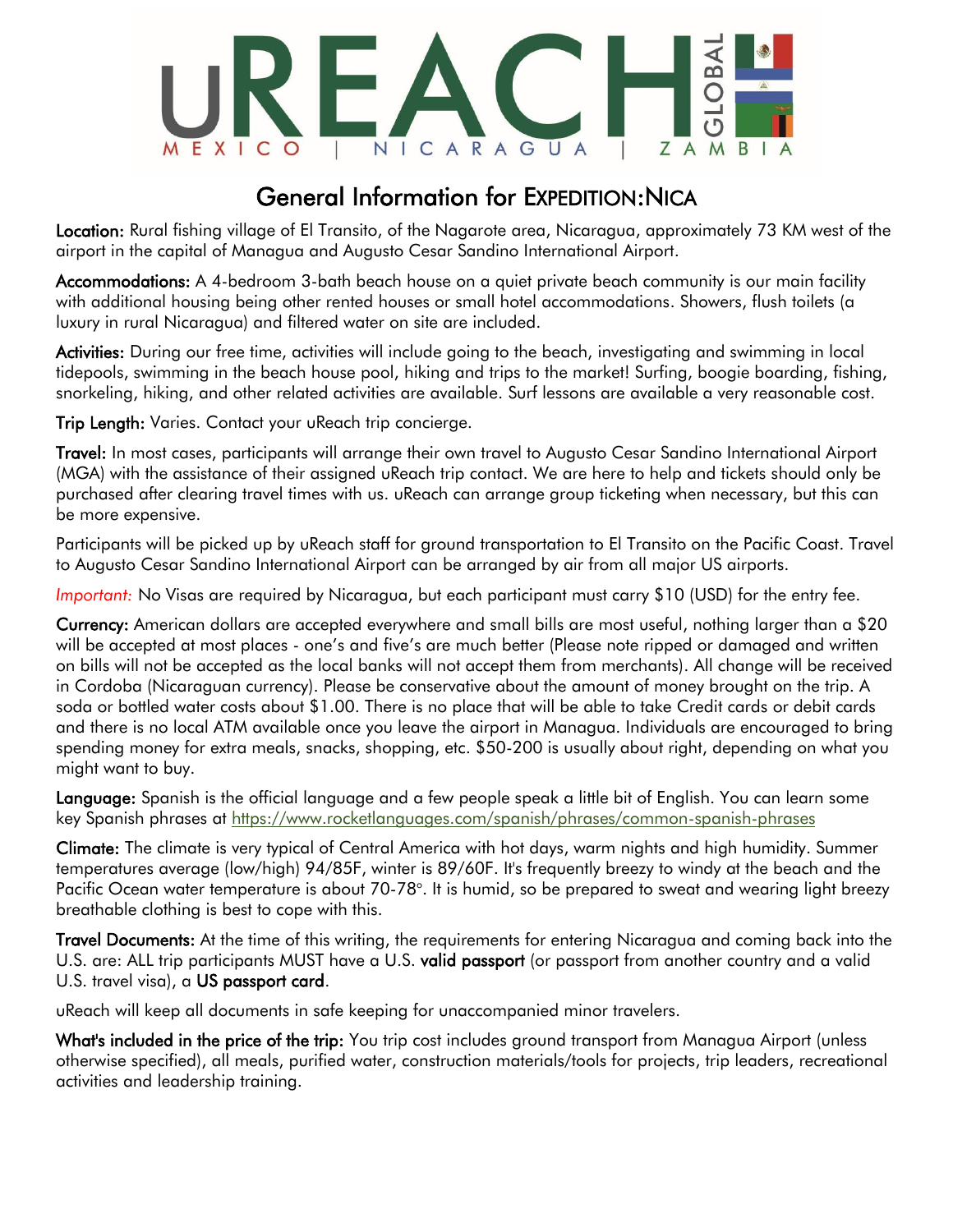## What to Bring

Please pack in a carry-on suitcase. If you want to bring gifts or other supplies, team up with some other people. The weather is not varied, you don't need a lot of different kinds of clothing for this trip and space can be limited in our vehicles.

#### General –

- o Sunscreen
- o Spending money (see "currency" section for guidelines)
- o Toilet paper (for times away from the base)
- o A backpack (normal kind)
- o A water bottle (you will refill with purified water)
- o Toiletries (toothpaste, shampoo, etc)
- o A package of wet wipes for the job site
- o More Sunscreen
- o Beach towel
- o Sunglasses
- o More sunscreen
- o Gloves
- o A hat (something with a wide brim is recommended)

### Clothing

- o Work shoes (boots or sturdy sport/tennis shoes), walking shoes, sandals
- o Your regular casual clothes
- o A modest swimsuit (this is a humanitarian trip) in case of swimming opportunity.
- o Light shorts/t-shirt/pajamas to sleep in
- o Sweatshirt or light jacket
- o Rain poncho (it is unlikely to rain daily during the summer months, May though October)
- o Work clothes (you will get dirty) and painting clothes that can get "ruined"
- o Please bring long (in length, not long sleeved) shirts for the work site that don't bare your skin when you bend over. Shorts for the work site should be at least mid-thigh. Tank tops should be modest - the Nicaragua people are very modest. We don't want to be a freak show.

#### Do not bring:

- o Any illegal substance
- o Non-prescribed pharmaceuticals
- o Illegal drugs
- o Marijuana-even with prescription or firearms of any kind are illegal in Nicaragua and carry serious penalties
- o Alcohol, fireworks and other potentially dangerous items are not allowed on the expedition.

#### **Optional**

- o Snacks if you want
- o Ear plugs (for sleeping with people who snore)
- o Your own pillow
- o Basic OTC meds (Advil, Pepto Bismol, etc)
- o Giveaways for children

#### Notes:

- o Sleeping bags, sheets, etc. are *not* needed unless you are notified otherwise.
- o Vegetarians and people with allergies should let us know so we can try to accommodate food needs and preferences.